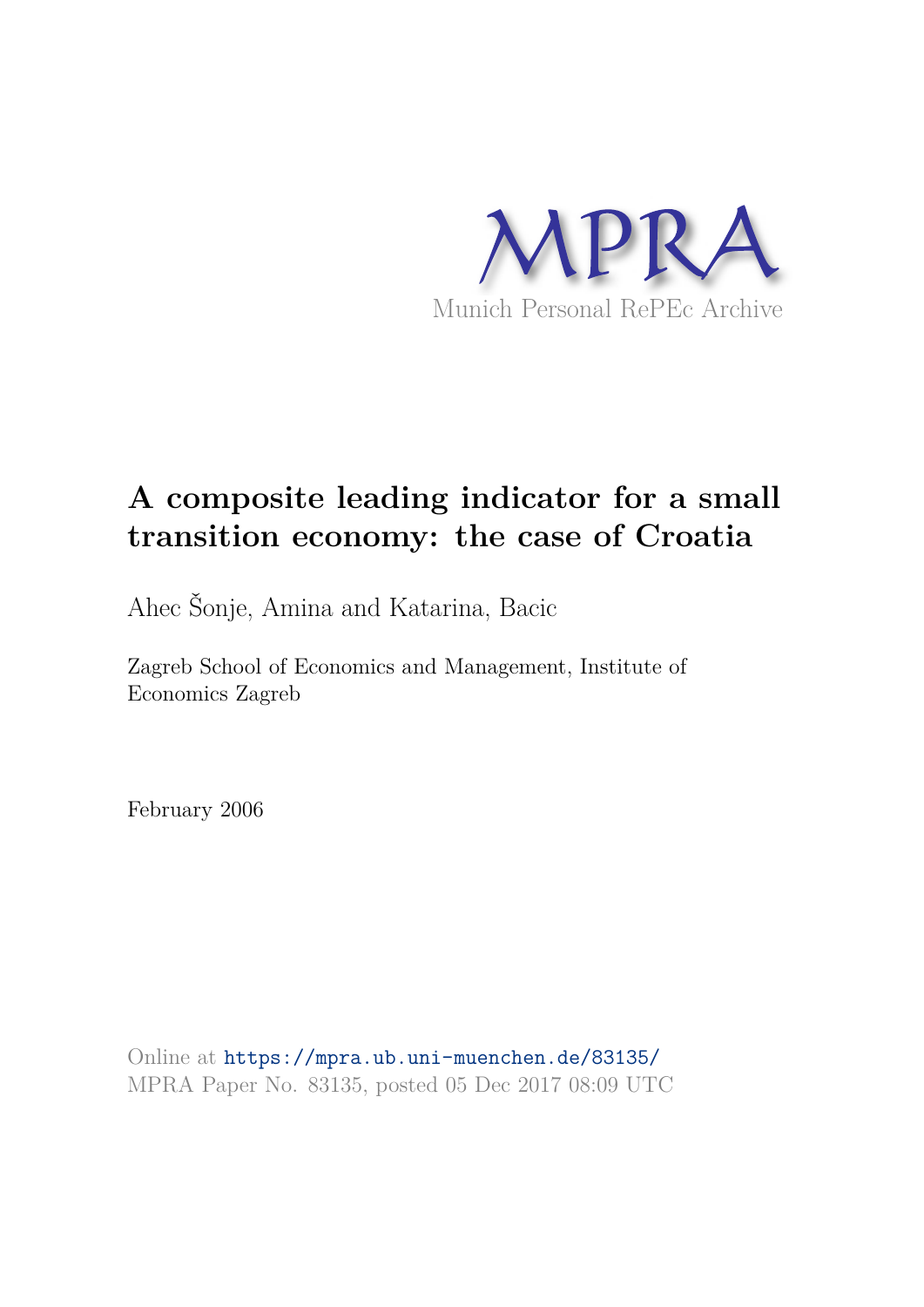*A composite leading indicator for a small transition economy – the case of Croatia* 

28<sup>th</sup> CIRET Conference, Rome, September 2006

Session:

## **CLI – [Composite and Leading Indicators](http://www.ciret.org/conferences/rome2006/%20http:/www.ciret.org/conferences/rome2006/papers/topic_abstracts?topicid=3)**

## **A composite leading indicator for a small transition economy– the case of Croatia**

Amina Ahec-Šonje, Katarina Bacic

Zagreb School of Economics, The Institute of Economics, Zagreb

#### **Abstract**

This paper provides an overview of application of a modified NBER "leading indicators approach" in Croatia since the mid 1990s.

Shortness of time series, which has proven to be the biggest obstacle in applying the original NBER method, was overcome by a modification of a methodological step in the scoring procedure.

Key Words: Leading indicators approach, the CROLEI index, the NBER method, bivariate Granger causality test, the scoring method.

JEL Classification: C, E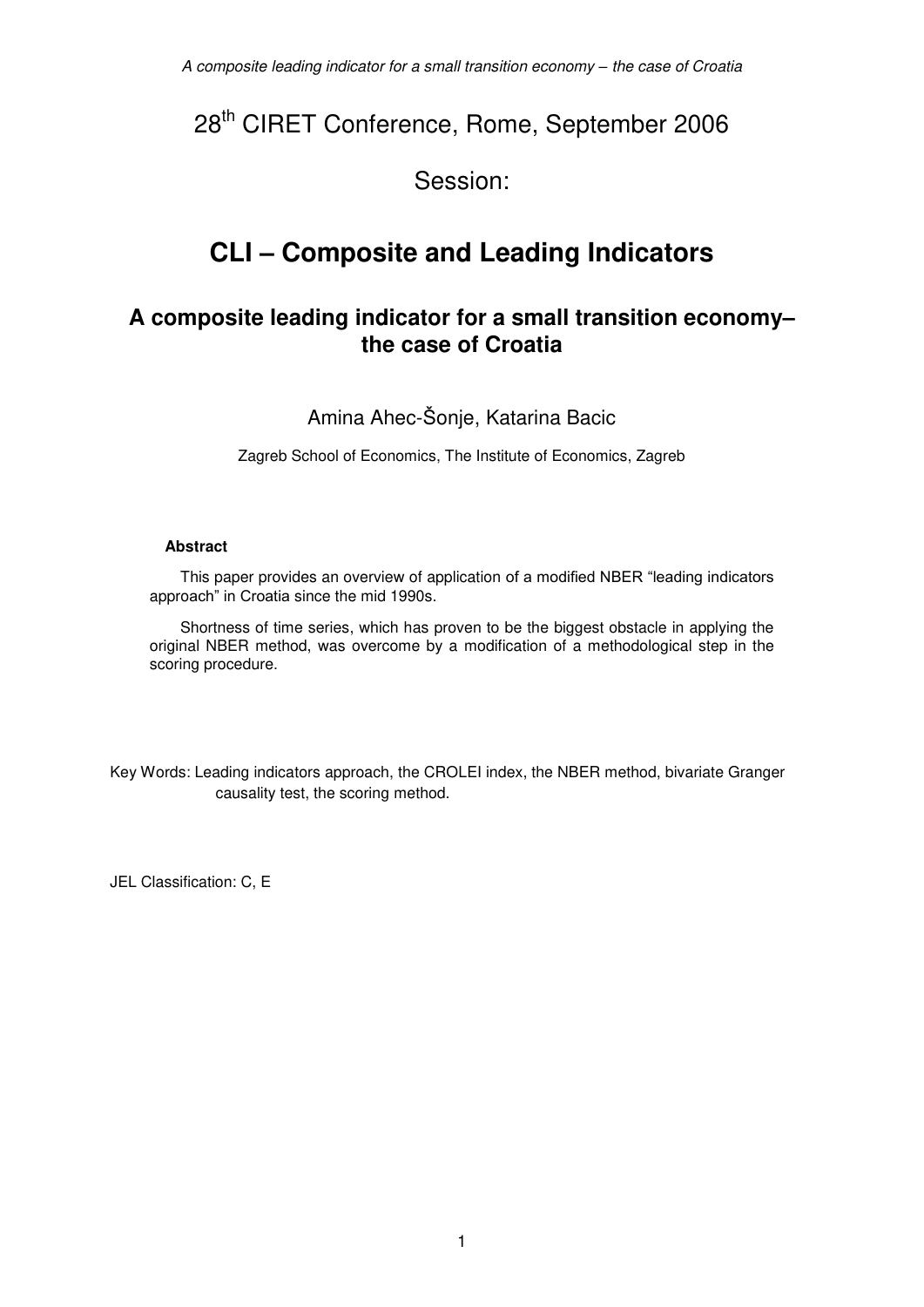## **1. Introduction**

 $\ddot{ }$ 

CROatian Leading Economic Indicator<sup>1</sup> (CROLEI) is a composite prognostic index with the main purpose to predict and explain fluctuations in the Croatian economy (Ahec-Sonje et al., 1996)<sup>2</sup>. The base for the construction of the index is a serially tested and treated set of reliable leading indicators that are matching economy's cyclical movements with a significant lead time. That implies that leading indicators "turn" (or have turning points in series) few months before the real turn in the economic activity occurs. NBER leading indicators approach became the focal point of research interest in Croatia in the beginning of 1990s primarily due to the fact that, at that time, conditions for constructing a sophisticated econometric forecasting model, were not satisfied. The main obstacle was found in the shortness of time series that were a consequence of setting up a new official statistical database in the midst of economic transition. This problem would also prove to be an obstacle for applying the original NBER "barometric" method in the very beginning of its application in Croatia.

The research based on the "barometric" method in Croatia resulted in the development of a prognostic system of leading indicators<sup>3</sup>. Today the system is used for calculating a prognostic expression of overall economic activity. Apart from having the quality of providing information about the future movements of the economy, the system is also a source of other useful information, in particular, about the "hidden" relationships in the economy. That quality of the system can be accredited to a set of auxiliary methodological steps and analysis that are inherent to the system. For those reasons, the method is widely used in highly developed economies, where many economic agents use its results as a basis for business decision making.

The methodological guidelines have no recommendations on what to do with the method when it is being applied in the time of significant economic changes, such as those that took place in Croatia. The Croatian economy underwent many significant economic and political changes (including the Homeland war) when the NBER method was applied for the first time, in 1994. The application of the leading indicators approach relies on the original NBER method, but has also been modified to account for the weaknesses in the statistical base. In this paper, we try to explain how the method can be applied in a transition economy and summarize the results that several methodological interventions i.e. revisions, produced.

The paper consists of three major parts. The main idea behind the first part of the paper is to briefly explain the NBER methodology, with causes of modifications and interventions in the method when it started being applied in Croatia. Then follows an informative outline of the last revision of the CROLEI index from 2004 with the purpose to update the prognostic system and improve the index's prognostic power. The last part of the paper analyses the movement of the CROLEI index and its prognostic strength with respect to the previous revisions and offers several conclusions.

<sup>&</sup>lt;sup>1</sup>The index has continuously been published on monthly basis in the Ministry of Finance's Statistical Bulletin since the end of 1995.

<sup>&</sup>lt;sup>2</sup> Cerovac (2005) developed an alternative system of leading indicators for Croatia. Jagric (2001) and Jagric, Borsic and Stasek (2003) built a system of leading indicators for Slovenia, also based on the NBER method with elements of Stock-Watson approach.

 $^3$ The impulse to create such a system in Croatia came from researches' enthusiasm and not as a result of economic policy makers or business community's needs. The benefits of using information for economic agents could reflect in an increased efficiency of the overall economic system or in lessened intensity of market disturbances. The range of users of information provided by CROLEI index is still confined to a narrower circle of employees in the public sector. Still, despite the relatively uninterested stand of economic audience CROLEI system has managed to affirm its value with its longevity.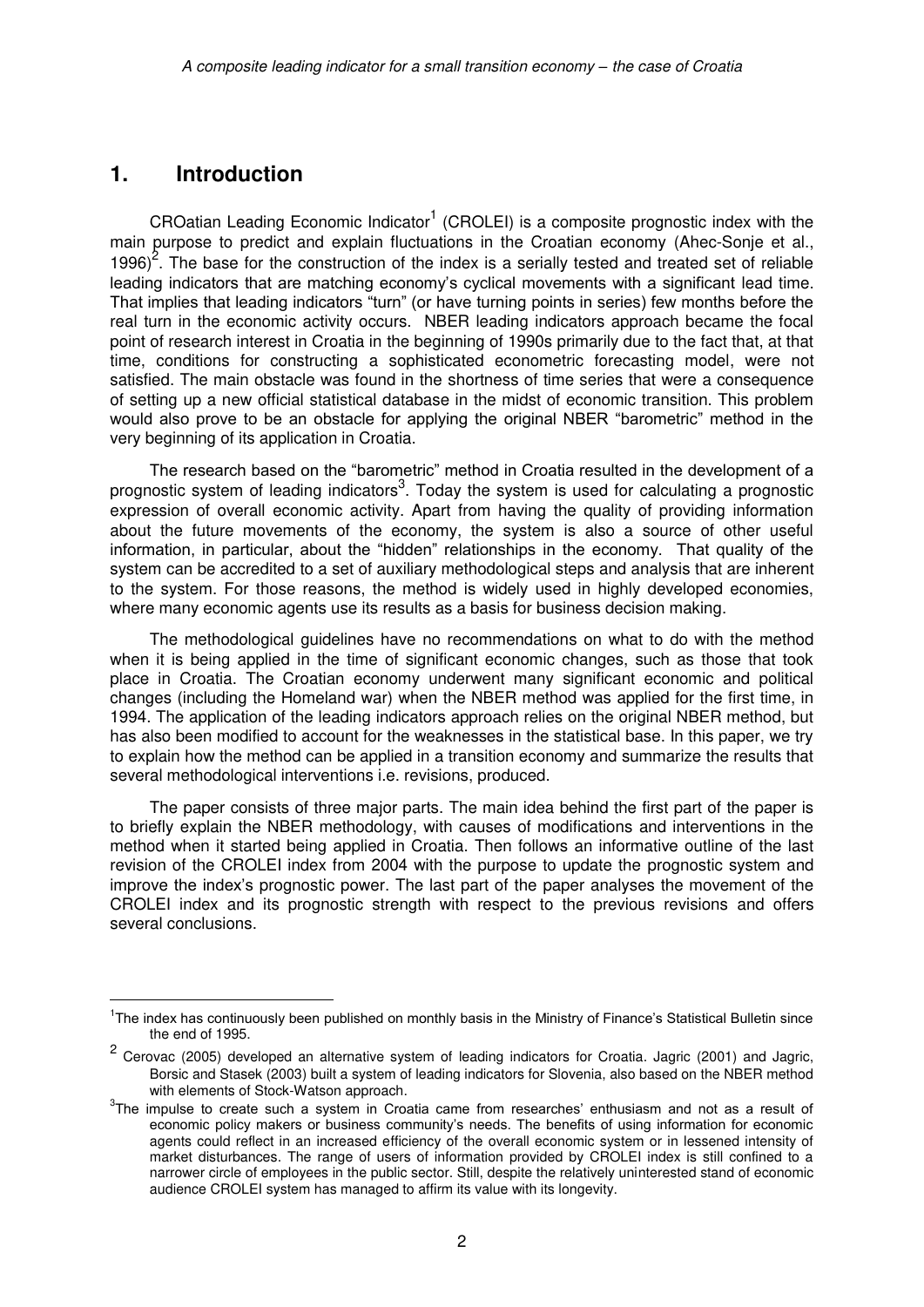## **2. The "barometric" method and the development of economic forecasting in Croatia in hindsight**

The first impulse for constructing a system of leading indicators came to researchers at the NBER from the Head of American treasury, Henry Morgenthau, Jr. in 1937<sup>4</sup>, when a panic about an onset of a new severe recession began as a consequence of recollection of difficult time during the Great Depression. Since then, the USA and many other countries (including all members of OECD) have researched and published cyclical indicators which are used as a source of information of an economy's wellbeing by all economic agents. This short-term forecasting has received a lot of attention mainly because of countries' bitter experience related to business cycles. In many countries this type of research has a status of a project continuously supported and funded by the Government. It is due to the fact that Governments are aware of the need to constantly watch for market signals. Authors believe that the widespread use of the NBER method can be accounted to the simplicity in its use and to the simplicity of its interpretation. According to the method, the prognostic index should be composed of indicators that can be leading, lagging or coincident in relation to the reference series. In reality, the index measures "averaged" behavior of a group consisting of time series that represent different activities and sectors of an economy<sup>5</sup>. The movement of time series should match the turning points in reference series, but with a certain time lag.

The first problem that the Croatian researchers had to deal with was finding time series that were statistically reliable and, at the same time, had a cyclical pattern. After that, researchers began to build a database for latter methodological steps. In 2004, the database consisted of 104 series.

The composite index – the CROLEI simulates economic activity with a shorter or longer lead-time, depending on the prognostic strength of its components – the chosen leads. The criteria that components must necessarily meet are that series have to represent different areas of economic activity, their pattern must be cyclical, and they have to exert certain prognostic characteristics i.e. prognostic power. Due to the wide encompassment of the components, the prognostic index is less dominated by irregular movements than are its components. The original method ensures that only series that are easily available, regularly updated and released, and those that have not been a subject of a methodological revision in the official statistics, enter the composite index.

 $\ddot{ }$ 

<sup>&</sup>lt;sup>4</sup> The first composite indices were constructed by Moore and Shiskin back in 1958.

<sup>&</sup>lt;sup>5</sup> Niemira i Klein (1994); Zarnowitz i Boschan (1975); BEA/US Department of Commerce (1977); Moore i Shiskin (1967).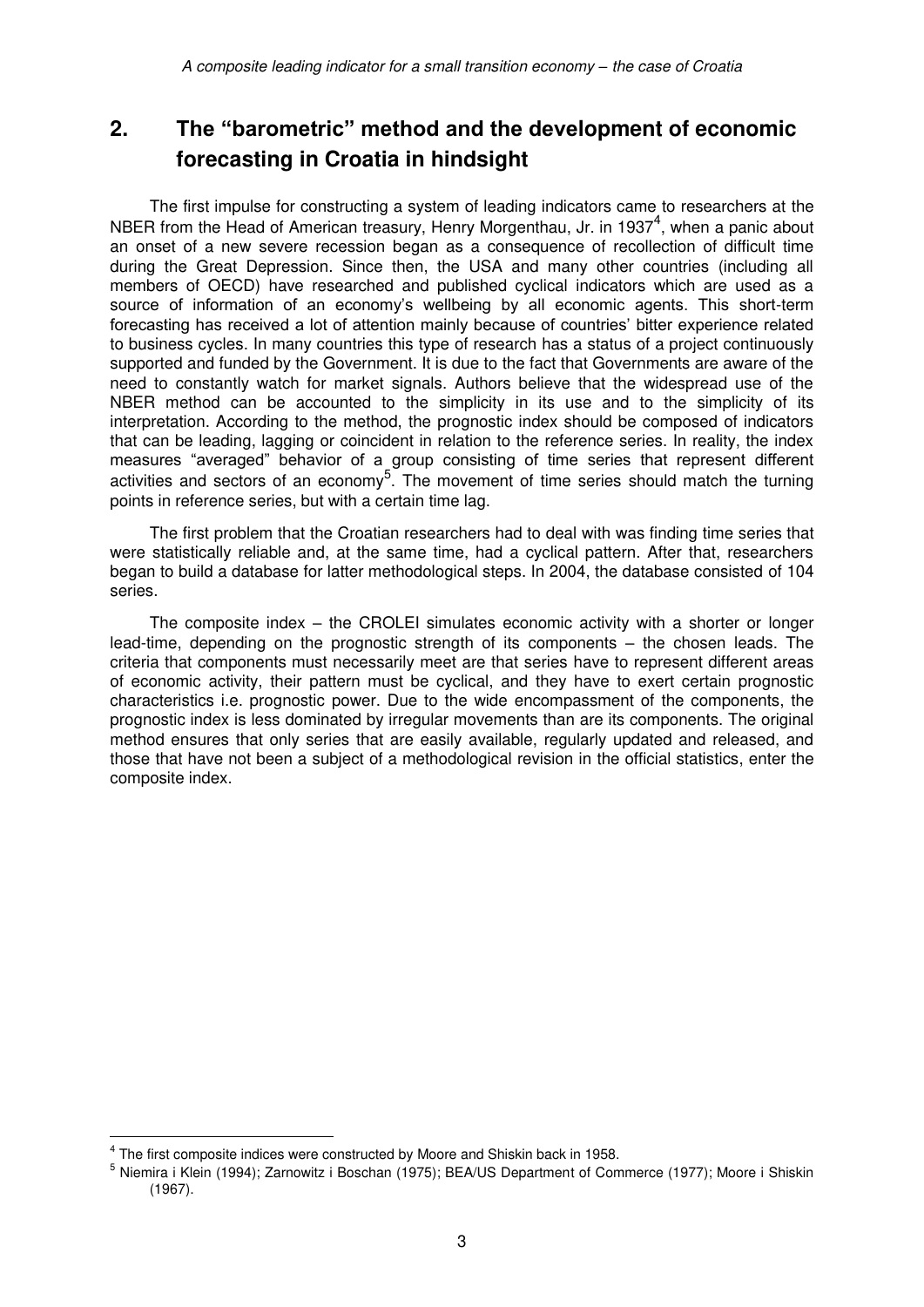## **3. Revisions of the CROLEI system**

Researchers who founded the CROLEI system were aware that the system would have to be adjusted methodologically and statistically every few years, not only because the NBER method requires that, but because of constraints that a transitional environment carries. Even in stable economies, testing and revision of the method are performed every few years and they represent standardized procedures. Recommendation holds that the system should be revised every two years, if possible, and its result should be an improved system that has been refreshed with new indicators of higher prognostic quality.

Revision is necessary on two accounts. The first one is statistical, and the second economic. With each new monthly observation added, a time series becomes longer and therefore raises the quality of its analysis. Methodology in use for keeping time series periodically gets altered in that some existing series are dismissed and new ones are created which simultaneously cripples and enriches the CROLEI database. These alterations have at times been so frequent that the continuity and the purpose of various economic analyses have sometimes been discouraged by it<sup>6</sup>. If the request for statistical continuity is respected, then every modification in the official statistics that reflects itself in the CROLEI database, calls for a revision of the CROLEI system. The economic reasoning of the revision is related to transitional characteristics of the Croatian economy. In the last 15 years the economy has been going through many legal and institutional changes, which continue because of adjustments necessary for the country to join the EU. As long as the process of adjustment of the domestic economic conditions to the functioning of highly developed market economies, more frequent are changes in the intensity of influence of economic variables on total economic activity.

#### **3.1. The CROLEI database**

 $\ddot{ }$ 

The search for leading indicators begins with the setting up of a statistical base of economic series released by the official statistics and other official institutions<sup>7</sup>. The basic request of the methodology is that series in the CROLEI database are as long as possible, and that their time range overlaps. Additional request for running the database is to keep detailed methodological remarks and explanations because they provide the necessary information about the series that will later be used, when applying the method. It is desirable that series in the database are readily available on a certain date in the month, with no delays in their release. In 1994, when the method was applied for the first time, the CROLEI database consisted of 98 time series, and in the last methodological revision in 2004, the number of series was 104. Series in the CROLEI database are covering almost all areas of the Croatian economy and they are on monthly basis starting from January 1995.

<sup>6</sup> This problem will become even more pronounced in the light of integration with the EU because of statistical adjustments that Croatia will have to make.

<sup>&</sup>lt;sup>7</sup> Financial agency-FINA, Ministry of finance of the Republic of Croatia, Employment office and Croatian National Bank.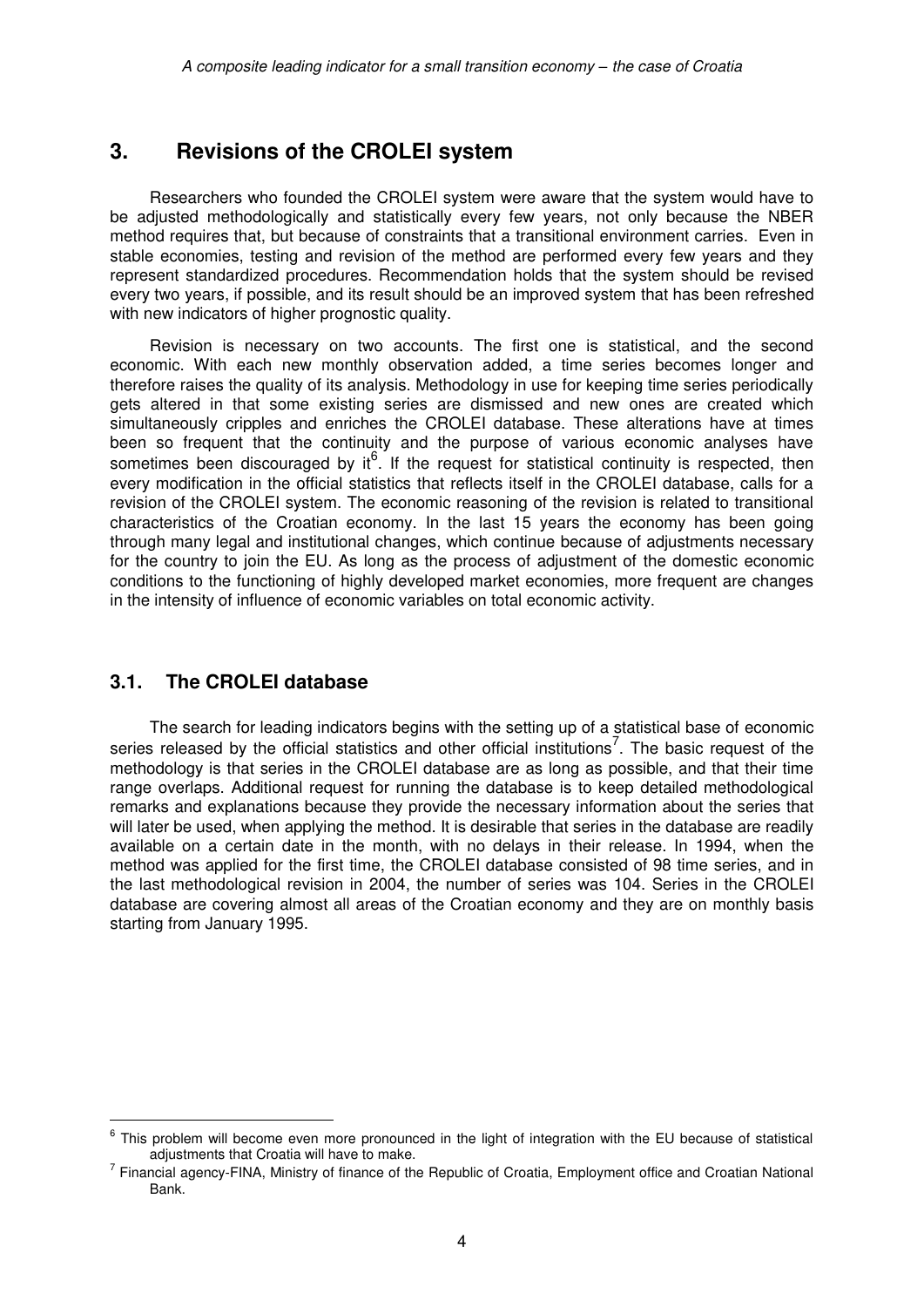| Economic Area                 | Number of series | Examples of series                                                                                                                                                                                    |
|-------------------------------|------------------|-------------------------------------------------------------------------------------------------------------------------------------------------------------------------------------------------------|
| 1. Industry                   | 39               | volume index of total industrial<br>production, volume index of<br>production by activities and by<br>industries                                                                                      |
| 2. Employment and wages       | 3                | number of employed, net wages,<br>gross wages                                                                                                                                                         |
| 3. Unemployment               | $\overline{7}$   | number of newly registered<br>seeking employment, the number<br>of unemployed, number of person<br>seeking employment for the first<br>time, employed with the help of<br>the Employment Bureau, etc. |
| 4. Construction and tourism   | 5                | value of net orders in<br>construction, number of tourist<br>nights etc.                                                                                                                              |
| 5. Trade                      | $\overline{c}$   | value of retail trade, index of real<br>retail trade                                                                                                                                                  |
| 6. Foreign trade              | 22               | export and import of goods by<br>industry                                                                                                                                                             |
| 7. State budget               | 29               | total revenues, capital revenues,<br>revenues from income tax, etc.                                                                                                                                   |
| 8. Non-financial transactions | 1                | unconsolidated revenues from the<br>national, regional and local<br>budgets                                                                                                                           |
| 9. Monetary statistics        | 29               | primary money, M1, M4, total<br>cash, total deposits                                                                                                                                                  |
| 10. Prices                    | 12               | retail price index - goods and<br>services, industrial products price<br>index, etc.                                                                                                                  |

#### **Table 1. The CROLEI database in 2004**

Source: Bacic et al., 2004

 $\ddot{ }$ 

Analysis and decomposition of series follow after preparing the database. Given the fact that every series exerts a certain degree of seasonality and irregularity, decomposition is needed to separate the seasonal component from the trend-cycle and the irregular component. Seasonal adjustment of time series $^8$  is necessary for application of the "scoring" method.

### **3.2. Industrial production – the aggregate that is being forecasted**

In constructing the CROLEI system, a dilemma about choosing a macroeconomic aggregate that reflects the movement of the economy in the best possible way, lies ahead. It is a difficult task because the best suitable aggregate available – gross domestic product (GDP) – is in most countries released on an annual or on quarterly basis. GDP cannot be a useful aggregate because the NBER method gives short-term forecast based on monthly changes in the components. Therefore, the aggregate or so-called "reference series" should be sought

 $8$  Carried out using X11ARIMA2000 program, which provides all the necessary information about the quality of the original data (Statistics Canada).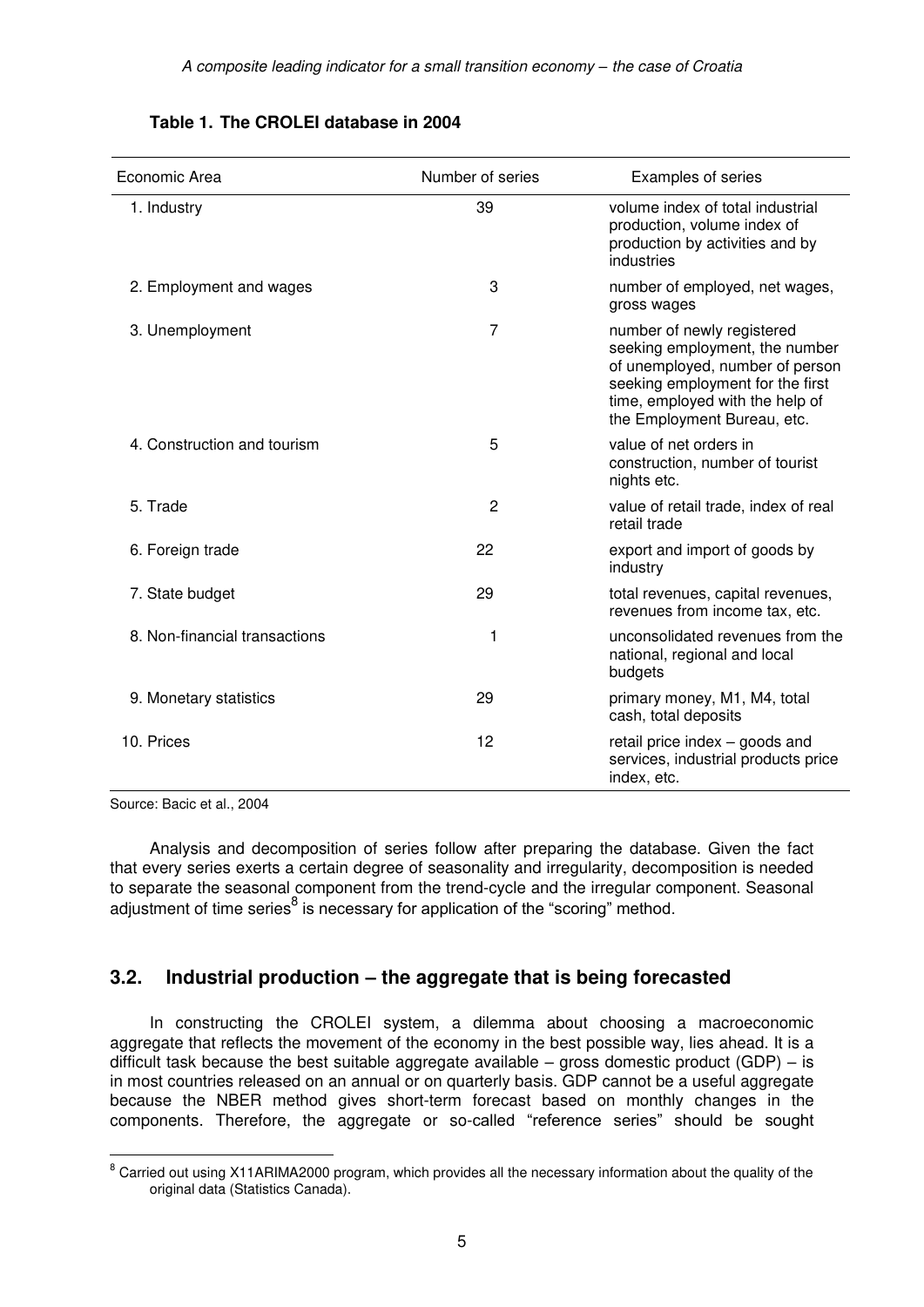elsewhere and most researchers<sup>9</sup> decide that it should be the volume of industrial production. More specifically, "turns" in a business cycle are being forecasted. "Turns" can be defined as the beginning of long-term change in the direction of movements of a series.

This choice of the industrial production a reference series has proven correct as the industrial cycle in Croatia nearly completely overlaps with the GDP cycle. Croatian researchers have confirmed this many times by comparing the movement of GDP and industrial production, discovering many similarities in the movement of those series. On a practical note, industrial production is released monthly, which suits the setup of the prognostic system ideally because of the monthly use of the index. It is because of these characteristics that industrial production is used as a reference series in many other countries. In the Croatian case, industrial production has one shortcoming and that is that the industrial sector participates in the total value added with about 28 percent<sup>10</sup>. In other words, the series only approximates the dynamics of the entire economic activity.

Figures 1 and 2 illustrate that total industrial production still remains the optimal choice for reference series. Despite the fact that the industrial production index does not reflect the dynamic of activity for the whole economy, it has continuously been confirmed that the cycles of industrial production overlap with the cyclical pattern of GDP in the Croatian economy. Trend-cycles of both series appear coincident that justifies using industrial production as reference series. Also, the turning points in cycles do not differ significantly for both industrial production and GDP. It is important to take into account that industrial production, as well as none of its components, is not used in the calculation of the index in any way.



#### **Figure 1. Seasonally adjusted values of GDP and industrial production**

Source for original data: Croatian Statistical Bureau.

 $\ddot{ }$ 

<sup>9</sup> See, for example "OECD Composite leading indicators: a tool for short-term analysis", OECD, 28-jun-2001, http://www.oecd.org.

<sup>&</sup>lt;sup>10</sup> The average share of gross value added (mining and quarrying; manufacturing; electricity, gas and water supply) in total value added according to the quarterly estimates of GDP in constant prices (source: Croatian Statistical Bureau).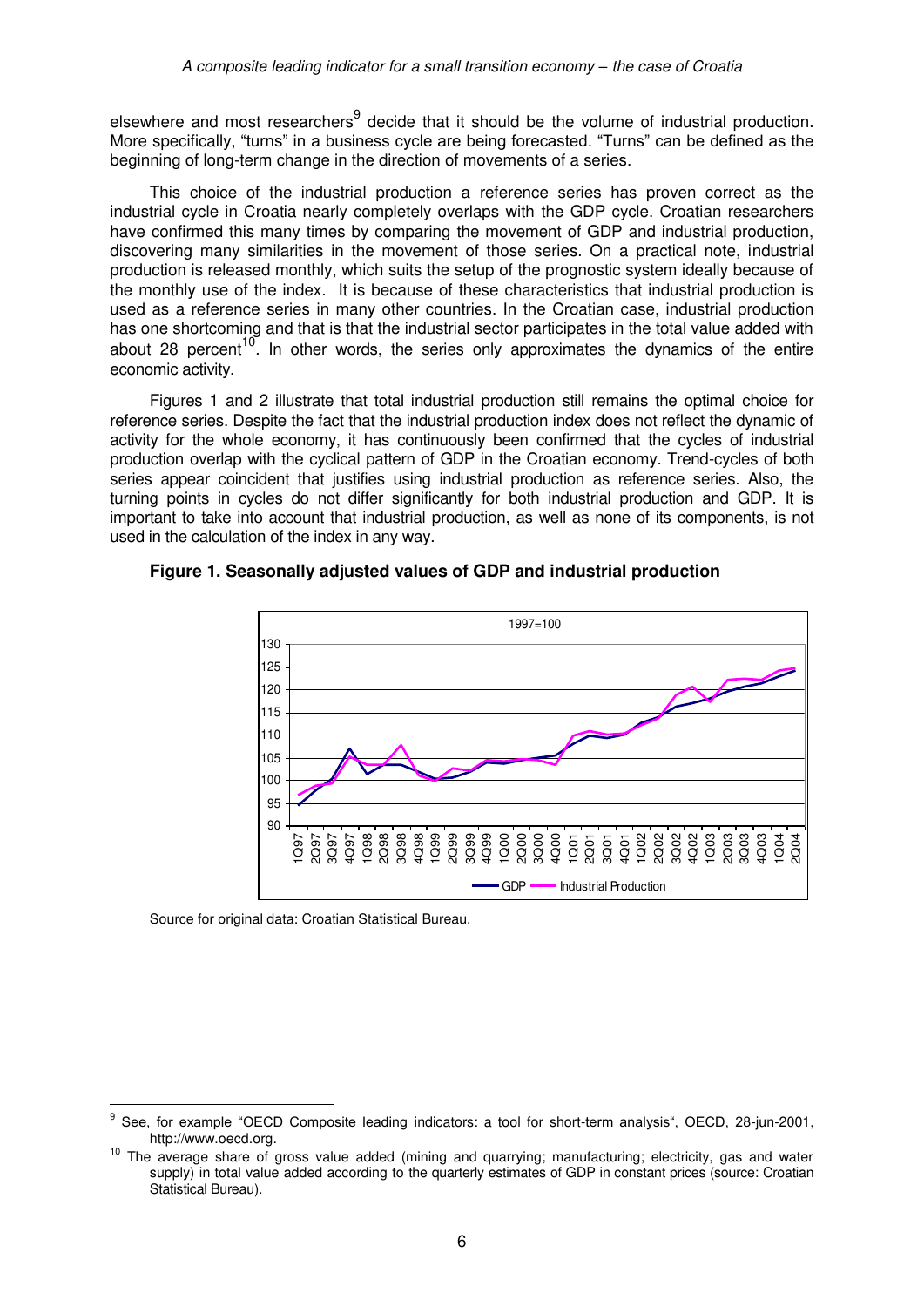**Figure 2. Seasonally adjusted values of GDP and industrial production** 



Source for original data: Croatian Statistical Bureau.

#### **3.3. Evaluating the quality of time series with the "scoring" method**

The essence of the scoring procedure is evaluation and analysis of filtered series from the database. Scoring is a methodological step towards evaluation of the role and quality of economic variables as possible "signal" indicators of economic fluctuations. The goal is to establish whether series can be used for analytical and prognostic purposes, which also means that it is possible to interpret their current values easily. Series that are being scored are adjusted for inflation and are seasonally adjusted. The original scoring procedure helps reveal the conformity of possible leads to the reference series at troughs and peaks in cycles in order to establish if the potential indicator lead the reference series persistently. Although this method has been in use in Croatia for 13 years, time range of certain series in 2004 was under 10 years which was not a long enough range to apply all of the original scoring criteria. Therefore, the criterion "conformity to the business cycle" was replaced by a parametric approach. That approach is the bi-variate Granger causality test, results of which are the only available objective measure of conformity of possible leads to reference series. The resulting adjusted scoring system of Croatian indicators is built on the following scores:

- 1. Score of economic significance;
- 2. Score of statistical adequacy;
- 3. Score of economic significance of the link;
- 4. Score of smoothness;
- 5. Score of currency of the statistics.

The procedure of scoring series in the database is limited to the series that conform to the pattern of the Croatian business cycle. Elimination of series that do not conform to the reference series movement is carried out on two levels.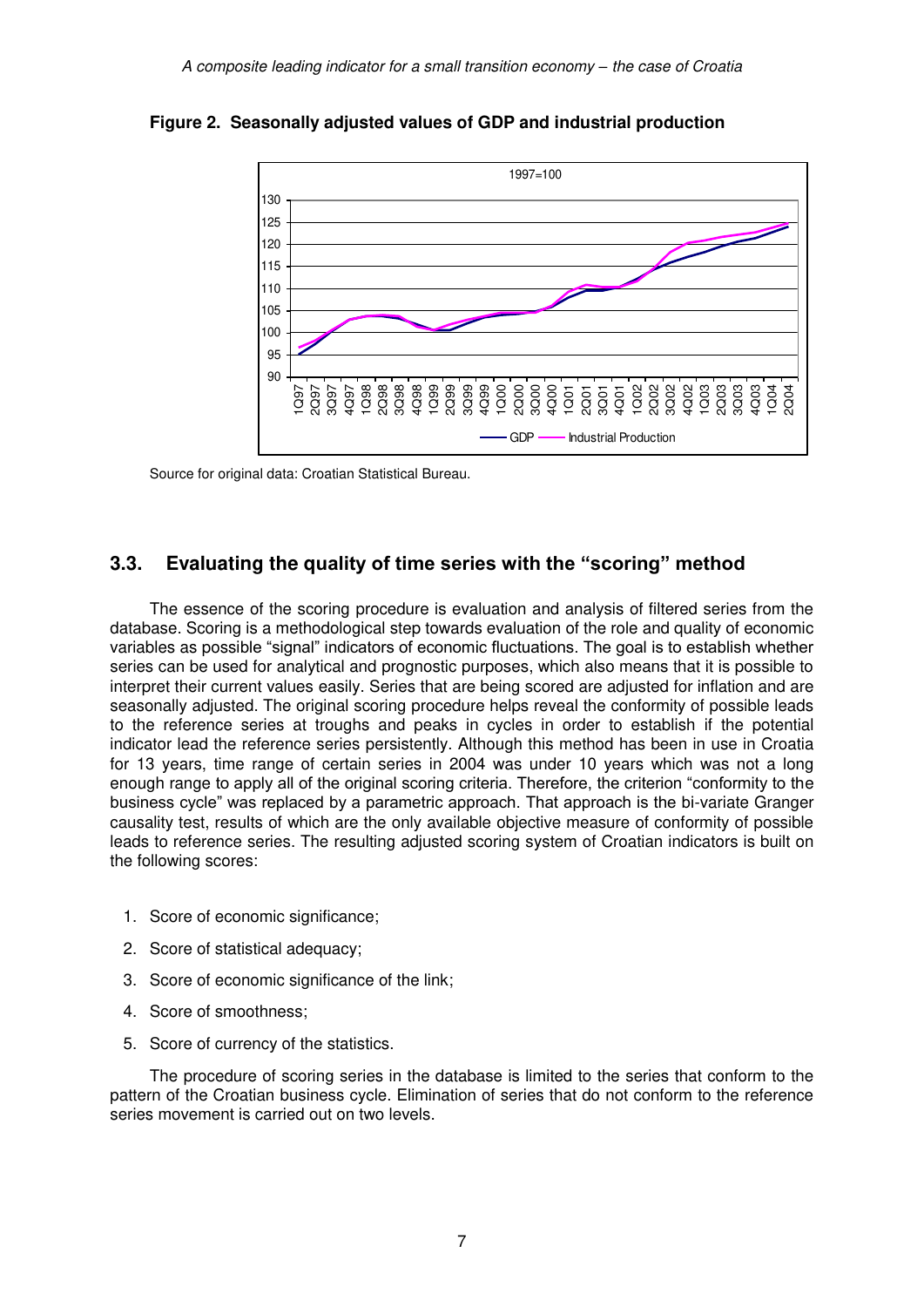#### *A composite leading indicator for a small transition economy – the case of Croatia*

The first level is the graphic comparison of industrial production series movement to the movement of all series in the base. On the second level, series are additionally eliminated by the results of Granger bi-variate causality tests. In the following section we provide a detailed description of the numbered criteria with the share of each criterion's score in the total score within brackets.

#### **3.3.1. Economic significance (20%)**

The key criterion when choosing indicators is economic significance. The chosen indicators from the vast database must represent key activities in the cyclical economic process. According to this criterion, the role of an indicator is seen through the importance of the economic process (that the indicator represents) in a wider economic activity. This criterion also brings most difficulties to researchers because an objective and a quantitative procedure for scoring economic significance does not exist in the literature. That is the reason why in this case researchers have to rely on their own judgments.

#### **3.3.2. Statistical adequacy (20%)**

Statistical adequacy of time series depends on the quality of statistical methods of collecting data. It is used to evaluate the quality of statistical sources and a series is scored according to:

- Coverage of process (population, sample)
- Reporting system (direct from respondents, administrative records, etc.)
- Revisions
- Description
- Duration
- Comparability of historical series

#### **3.3.3. Economic significance of the link (30%)**

The application of the original criteria "conformity to the business cycle" is not possible for Croatia because of rather short time series, unless the methodology was adjusted for this criterion. The original criteria involve estimating conformity probability, taking into account absence of cyclical turns, absence of lapses in conformity and amplitude (Moore, Shiskin, 1967, p. 23). Nevertheless, thanks to the fact that the NBER scoring procedure is only a framework that researchers may comply with entirely or to some extent, is favorable for the Croatian case. There is also an option that the NBER framework may be modified with recognized analytical methods which justifies the Croatian modification. Considering that Croatian time series are too short for scoring according to "the conformity with business cycles" – and that there are only a few turning points in the Croatian business cycle, researchers cannot confirm regularity in the movement of series, or follow cyclical patterns with certainty, etc. For that reason, the CROLEI scoring system is complemented with the results of Granger bi-variate causality test so that the research remains methodologically consistent. The NBER does not carry out this test in the search for prognostic indicators, but some authors do use it when they are evaluating prognostic strength of composite indices (Auerbach, 1982).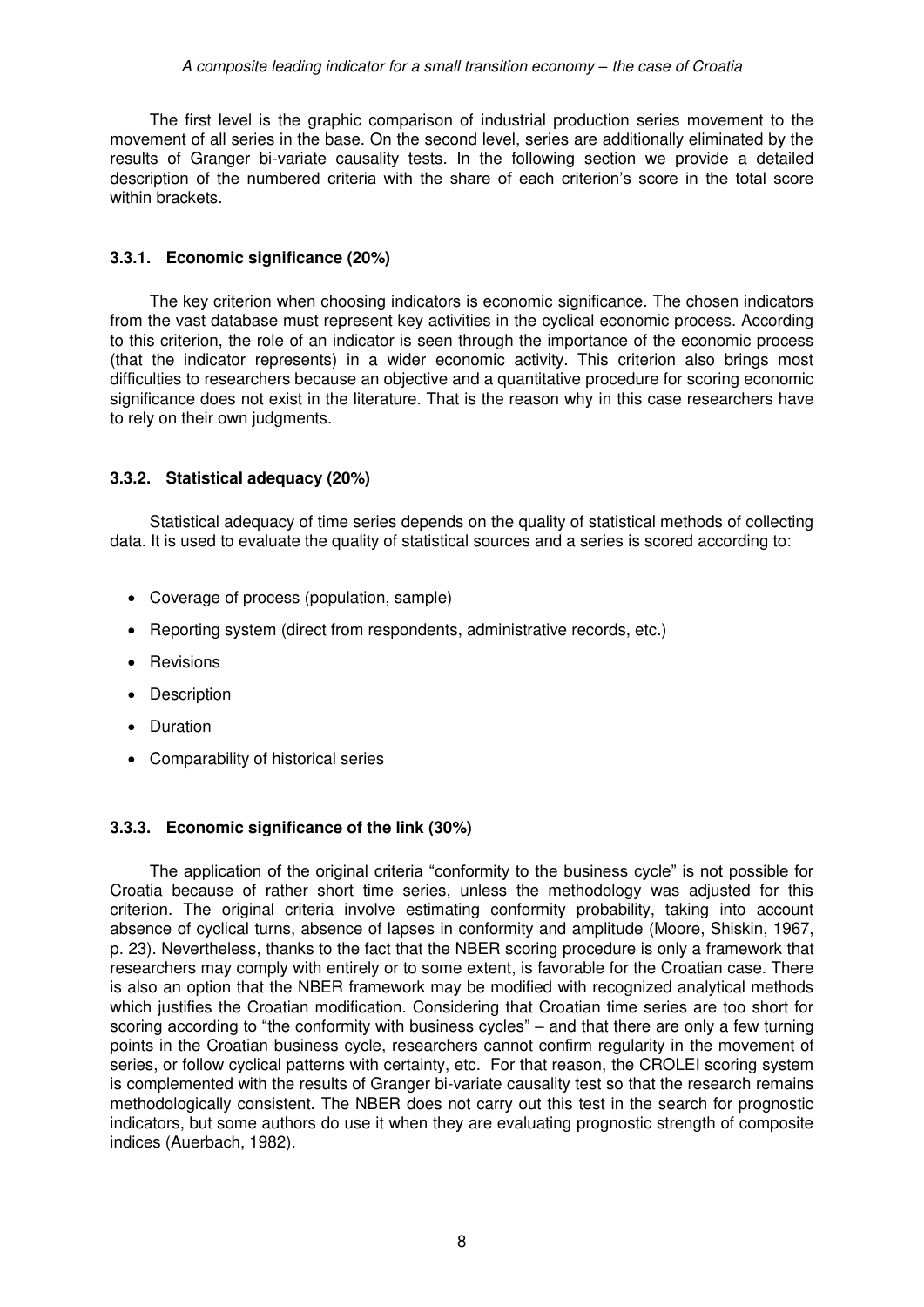With the results of Granger causality tests, series are accordingly distributed into groups of indicators that are leads, lags or coincident in relation to the reference series. Additionally, this test is used to determine an indicator's lead-time. Series are first tested with an econometric autoregressive specification of industrial production. Then the model is expanded with an introduction of lagged independent variables i.e. lagged potential indicators (equation 1),

$$
IND_{t} = A_{0}D_{t} + \sum_{j=1}^{k} \alpha_{j} IND_{t-j} + \sum_{j=1}^{k} \beta_{j} LI_{t-j} + \varepsilon_{j}
$$
(1)

where A<sub>0</sub>D<sub>t</sub> represents the deterministic part of the equation (the constant),  $\sum_{j=1}^k\alpha_jIND_i$  - $\int_{j=1}^{\infty} \alpha_j IND_t$  – *j* is the autoregressive specification of industrial production to its own lagged values, and  $\sum\nolimits_{j=1}^{k}\beta _{j}LI_{t}$  –  $\int_{j=1}^{\infty} \beta_j L I_t - j$ is a regression of referent series to lagged values of a potential leading indicator.

Model specification begins with lagged values of  $IND<sup>11</sup>$  and the potential  $LI<sup>12</sup>$  at time (t-1), and is gradually expanded with adding of lagged values of IND and LI at time (t-2), (t-3),…,(t-12). Testing of parameters and the whole regression specification is completed with the F-test (Auerbach, 1982; Charemza, Deadman, 1992). Statistical value for testing the null hypothesis ( $B_1$ )  $= ... = B_k = 0$ ) is F distributed with (m, T-k) degrees of freedom and is compared against a table value under level of significance (5%).

For example, if all parameters  $\beta_i$  (j=1,...,k) in a regression specification with lagged values of IND and LI equal 0, then the LI under observation does not Granger cause IND. If the null hypothesis is rejected on the basis of F statistics under level of significance of 5%, then LI does Granger cause reference series, IND. More specifically, if a null hypothesis that LI Granger causes IND at (t-1)..(t-8) with autoregressive specification included, is rejected, and then LI Granger causes IND at (t-8).

The test results have a significant share in the scoring procedure and in the choice of leading indicators. It is because leads with their lead time are revealed, as well as the strength of the relationship between reference series and the lead.

Economic significance of the link is measured with the adjusted coefficient of determination  $R^{2^*}$ . This pattern of scoring will hold only for series that have been accepted by measures of seasonality and that have been seasonally adjusted. Those series have an irregular component that is not dominant and monthly changes in seasonally adjusted values are useful for making conclusions about the series' tendencies. Series with a dominant irregular component appear a significant analytical problem. Although the program X11ARIMA2000 used for seasonally adjusting series provides estimates of each series' trend-cycle, series with a dominant irregular component are not suitable for forecasting economic activity on the basis of the NBER method. Once that those series have been seasonally adjusted and the irregular component removed, then completely smoothened series with their tendencies of movement are obtained, but this is not acceptable because of the monthly aspect of forecasting.

 $\overline{a}$ 

<sup>&</sup>lt;sup>11</sup> Industrial production.

<sup>&</sup>lt;sup>12</sup> Leading indicator.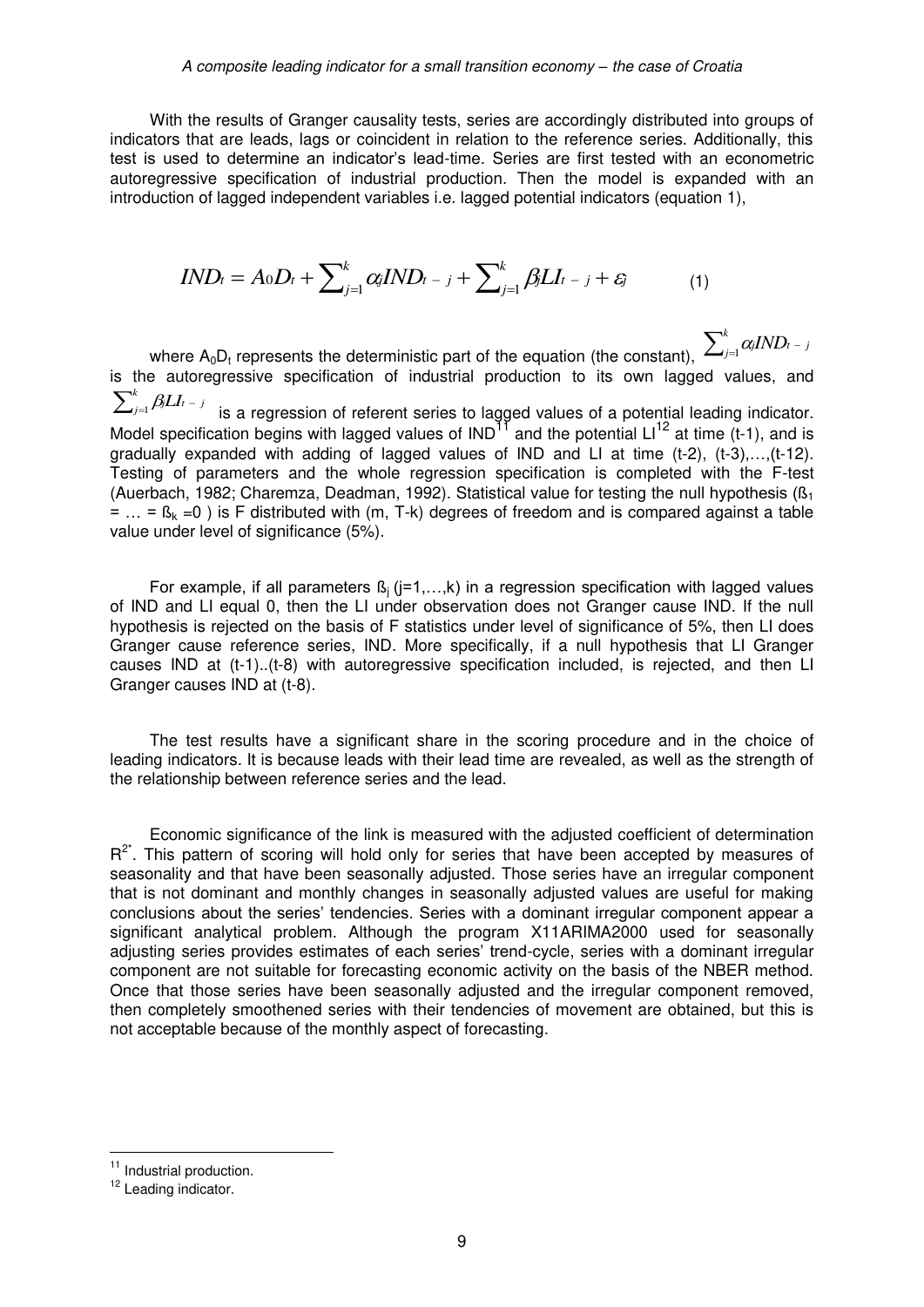#### **3.3.4. Smoothness (20%)**

Each series is a mix of trend-cycle, seasonal and irregular component, sometimes also with the component "number and type of working days". One of the more traditional approaches to estimating these components is the regression method. Its advantage is that it is simple and easy to understand, but its shortcoming is that it opens up the possibility of making a mistake when choosing the type polynomial and its degree with which the trend-cycle is described. The second traditional approach uses the moving average method. Non-seasonal component is estimated by a symmetric moving average operator, and the seasonal component is obtained as the difference between the original series and the estimated non-seasonal component. These estimations may be obtained with the use of an iterative method by repeating various moving averages.

The most widely used method of moving averages is the "II-X-11 method", a variant from the year 1968. However, this method, as all other traditional methods, ignores the fact that seasonal component has a stochastic character and is connected to other components. It is therefore better to use seasonal ARIMA models. Scoring procedure requires series to first be seasonally adjusted, and then analyzed and scored. Scoring uses measures provided by the program for seasonal adjustment of series. That type of information about each series, for example, is:

- ratio of averaged change in irregular and cyclical component in the observed period (I/C)
- number of months during which percentage change in cyclical component is greater than percentage change of irregular component (i.e. MCD-months for cyclical dominance);
- relative contribution of single components variances of percentage changes in one or more months' ranges within the observed period. In this way, it can be discerned what part of variance can be explained by irregular component, by trend-cycle or by seasonal component. Evaluating cyclical significance in the development of series' movement tendencies is carried out with the help of measure MCD considering that their monthly observations are available.

#### **3.3.5. Currency of the statistics (10%)**

According to this criterion, promptness of data and data availability is measured. Prognostic expressions significantly depend on how quickly are data collected, released and prepared for the analysis. Any major delay in data release may discredit forecasts.

#### **3.4. Scores and the selection of the CROLEI index components**

After series have been adjusted for inflation and seasonally adjusted, a graphic analysis is carried out, followed by the bi-variate Granger causality test. In the original NBER method, the graphic comparison of indicators' movement against the reference series' movement is the key technique for grouping indicators as lead, lag and coincident series. A wider list of indicators that are eligible leads according to the application of the graphic method and according to the results of Granger test are available in the appendix.

Throughout the revisions of CROLEI prognostic system in 1997, 1999 and 2004, 13 series have persistently shown to be good leads in the Croatian economy (Ahec-Sonje et al., 1997, 2000; Bacic et al., 2004). That confirms the economic significance of these series and that they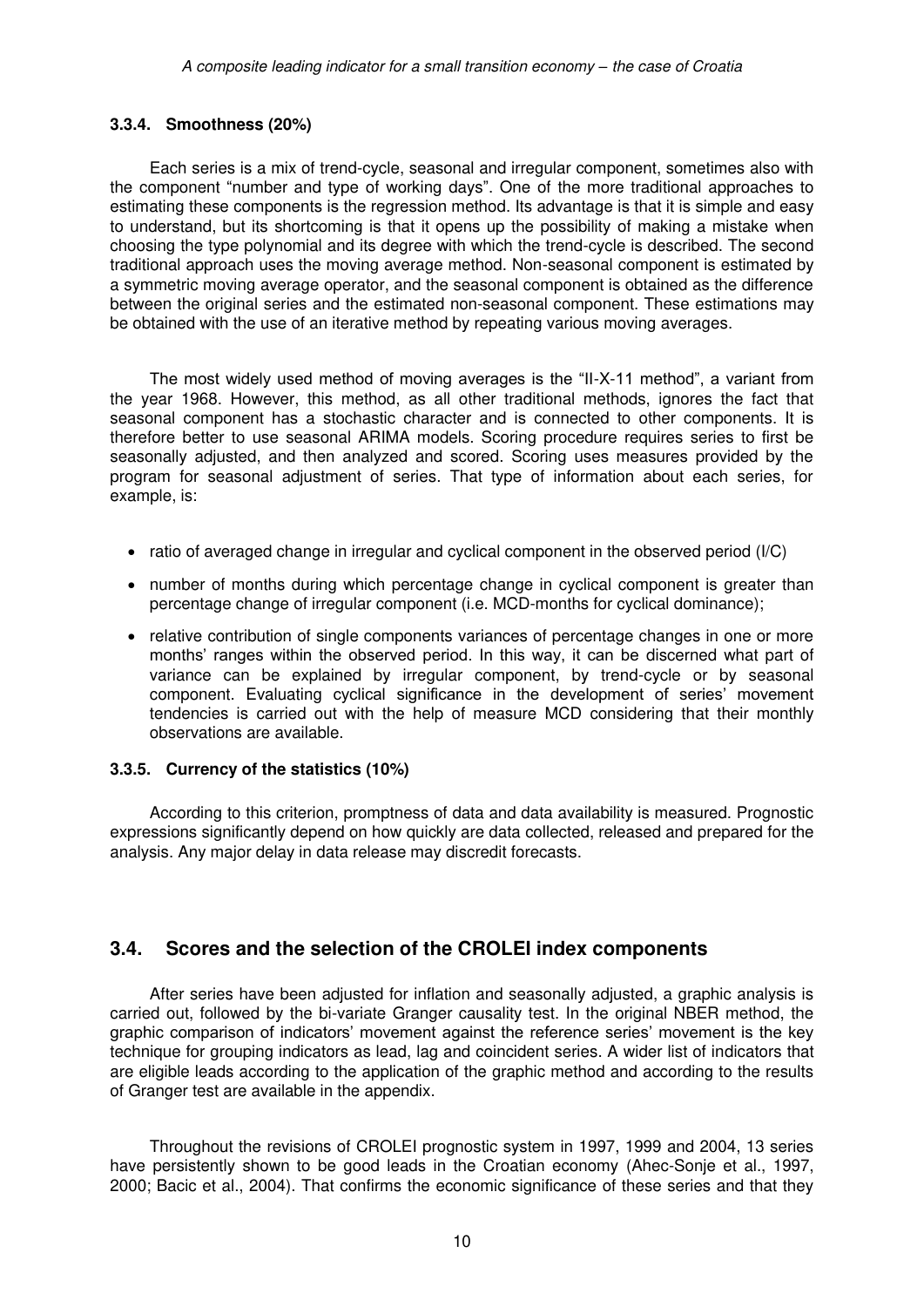conform to reference series well, which in turn raises the credibility of the used prognostic method. In the wider list of indicators these series are:

- Employed with the help of the Croatian Employment Agency during a month
- Users of unemployment compensation
- Nominal net wage per employee
- Tourist nights, total
- Foreign tourist nights, total
- Retail trade, real
- Unconsolidated revenues of state, county and municipal budgets
- Broadest money M4
- Reserve money
- Money M1
- Money M1a
- Deposit Money Banks' Claims
- State budget expenditures, total

As in the case of the first two revisions, a wider list of indicators is a basis for further detailed analysis of each series' prognostic strength considering that a part of these series has a strong irregular component and a shorter lead time. The sense of logic together with the "scoring" criteria will ensure that such series get a worse total score which will make them a less serious candidate for the CROLEI index component.

The scoring method is applied on 25 potential leads following the numbered and explained criteria. In table 2 an example of how one series are scored is provided, while in table 3 series are ranked according to their score.

|  |  |  | Table 2. An Example of how series are scored - S109 Reserve money |  |  |  |
|--|--|--|-------------------------------------------------------------------|--|--|--|
|--|--|--|-------------------------------------------------------------------|--|--|--|

| Criterion                                    | Score     |
|----------------------------------------------|-----------|
| I. Economic significance (20%)               | 20        |
| II. Statistical adequacy (20%)               | 20        |
| III. Economic significance of the link (30%) | 30        |
| IV. Smoothness (20%)                         | $(2)$ r16 |
| V. Currency of the statistics (10%)          | 6         |
| VI. Total score (I+II+III+IV+V)              | 92        |

 $R^2$  at (t-5) = 0,90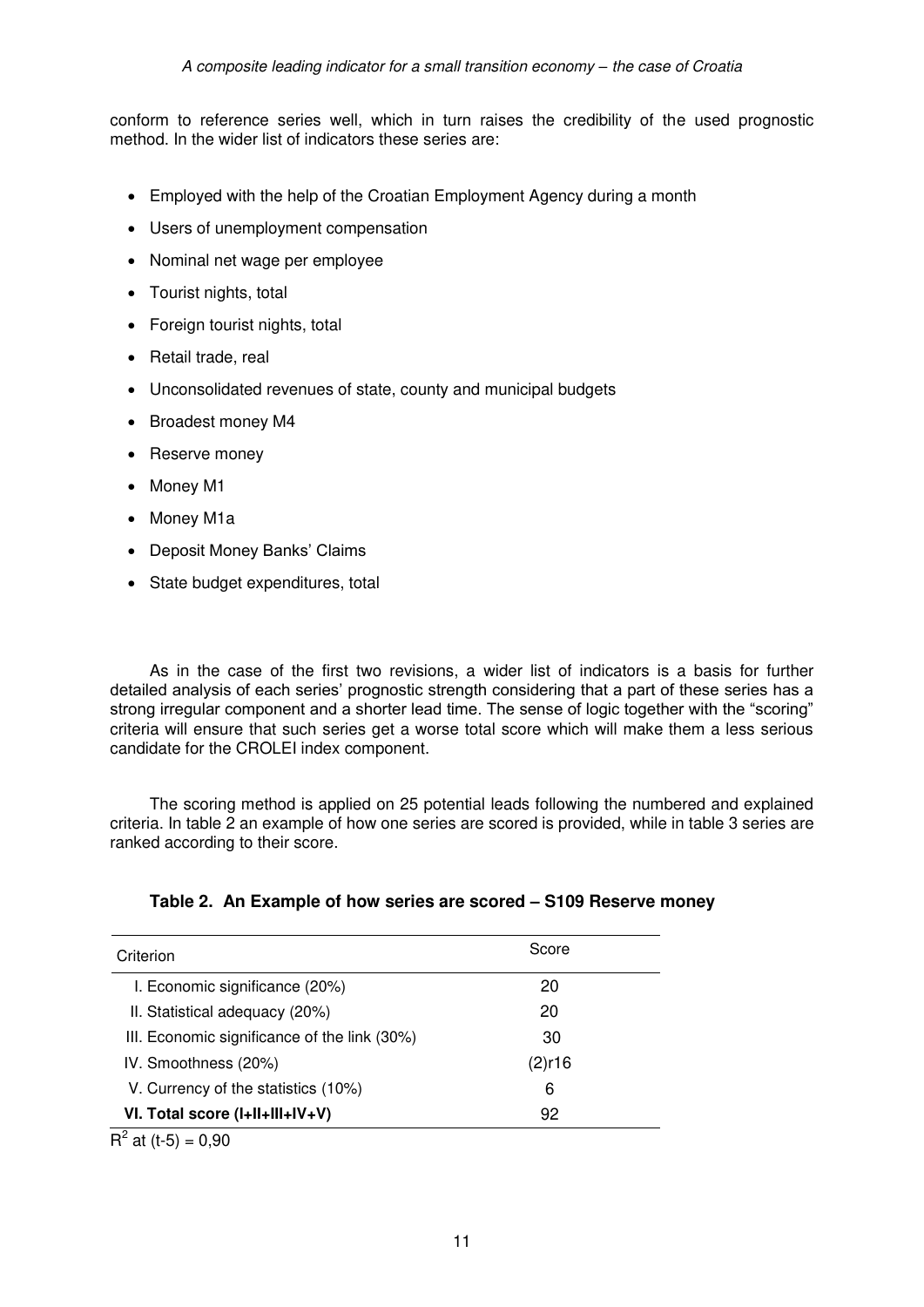| <b>Series</b><br>code | Indicator                                                                    | Total<br>Score |
|-----------------------|------------------------------------------------------------------------------|----------------|
| S136                  | Money market rate, daily                                                     | 92             |
| S112                  | Time and Sav. Deposits with Dep. Money Banks, in dom. currency               | 92             |
| S109                  | Reserve money                                                                | 92             |
| S48                   | Employed with the help of the Croatian Employment Agency during a month      | 88             |
| S123                  | Reserves on time and notice deposits                                         | 88             |
| S43                   | Nominal net wage per employee                                                | 87             |
| S58                   | Retail trade, real                                                           | 87             |
| S54                   | Tourist nights, total                                                        | 84             |
| S <sub>55</sub>       | Foreign tourist nights, total                                                | 80             |
| S51                   | Users of unemployment compensation                                           | 79             |
| S95                   | Unconsolidated revenues of state, county and municipal budgets               | 75             |
| S107                  | Broadest money M4                                                            | 75             |
| S116                  | Deposit Money Banks' Claims                                                  | 75             |
| S <sub>105</sub>      | Money M1                                                                     | 71             |
| S106                  | Money M1a                                                                    | 71             |
| S113                  | Time and Sav. Deposits with Dep. Money Banks, in for. currency               | 71             |
| S114                  | Time and Sav. Deposits with Dep. Money Banks, in for. currency – households  | 67             |
| S92                   | Machinery and transport equipment import                                     | 66             |
| S115                  | Time and Sav. Deposits with Dep. Money Banks, in for. currency - enterprises | 63             |
| S157                  | State budget expenditures, total                                             | 55             |
| S165                  | Surplus/Deficit of the State budget                                          | 55             |
| S164                  | Capital Expenditure                                                          | 51             |
| S76                   | Chemical products export                                                     | 48             |
| S155                  | Revenues from excise on imports of motor vehicles                            | 48             |
| S146                  | Revenues from Tax on goods and services                                      | 46             |

**Table 3. Leads ranking according to their total score** 

Source: Bacic et al., 2004

 $\ddot{ }$ 

When the quality of series that have entered the new CROLEI index in 2004 is compared to the old index, from 1999, an improvement is visible, in particular in the statistical quality  $^{13}$ .

A narrower selection of leads is founded on 4 requirements:

- a non dominant, ignorable irregular component;
- high total score, with 70 points as a threshold for entering the index;

<sup>&</sup>lt;sup>13</sup> In the year 2004, the first three ranked series scored 92 points (out of possible 100 points), while in 1997, firstranked series 1999 scored 87 points. Improvement is evident for series at the end of the list, because in 2004 the worse ranked series scored 46 points, while in 1999 the worse-ranked series scored 44 points. This accomplishment is seen in the improvement of the total score of all series (table 6).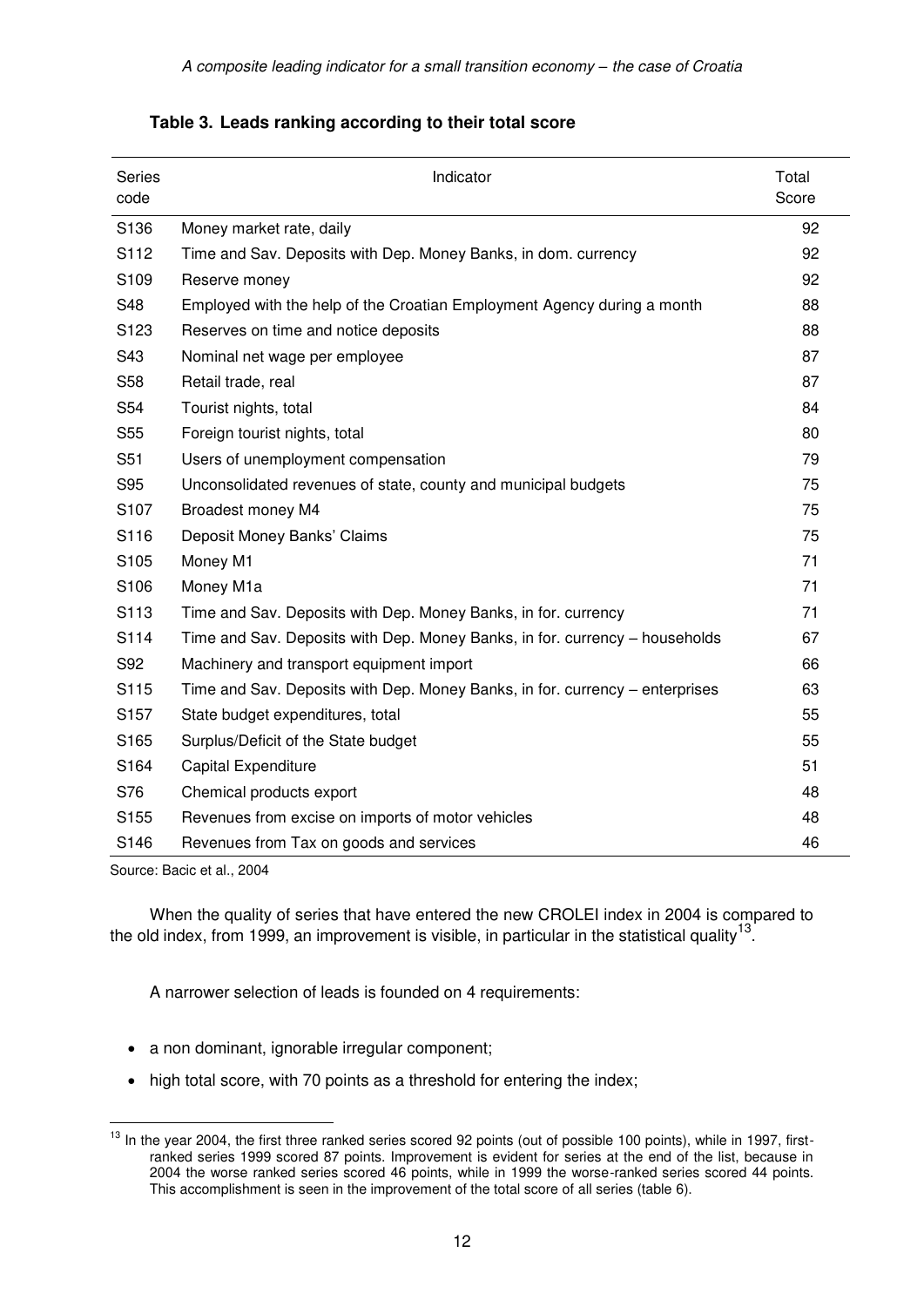- long enough lead time, starting from t-4;
- priority is given to economic aggregates.

If all requirements are respected, then series in the index will represent economic aggregates, they will be smooth and they will have a longer lead time. Researchers must be careful that series that are representatives of the same economic activity, but on a different degree of aggregation<sup>14</sup>, do not enter the index more than once. As a result of applying all of the scoring criteria, 11 components are selected to take part in the CROLEI index until the next revision of the system. The new series – components are provided in table 4.

#### **Table 4. Components of CROLEI index from 2004**

| <b>Series</b><br>Code | Indicator                                                               | Lead time |
|-----------------------|-------------------------------------------------------------------------|-----------|
| S43                   | Nominal net wage per employee                                           | $(t-4)$   |
| S48                   | Employed with the help of the Croatian Employment Agency during a month | $(t-4)$   |
| S <sub>54</sub>       | Tourist nights, total                                                   | $(t-9)$   |
| S <sub>58</sub>       | Retail trade, real                                                      | $(t-8)$   |
| S92                   | Machinery and transport equipment import                                | $(t-8)$   |
| S95                   | Unconsolidated revenues of state, county and municipal budgets          | $(t-4)$   |
| S <sub>107</sub>      | Broadest money M4                                                       | $(t-4)$   |
| S <sub>109</sub>      | Reserve money                                                           | $(t-5)$   |
| S112                  | Time and Sav. Deposits with Dep. Money Banks, in dom. currency          | $(t-4)$   |
| S <sub>123</sub>      | Reserves on time and notice deposits                                    | $(t-8)$   |
| S <sub>136</sub>      | Money market rate, daily                                                | $(t-5)$   |

Source: Bacic et al, 2004.

 $\ddot{ }$ 

The next step towards constructing the prognostic expression, the CROLEI index, is calculating significance weights for each of the 11 indicators. These weights are essential for the process of aggregation of components into the index.

<sup>&</sup>lt;sup>14</sup> For example, "tourist nights" and "foreign tourist nights".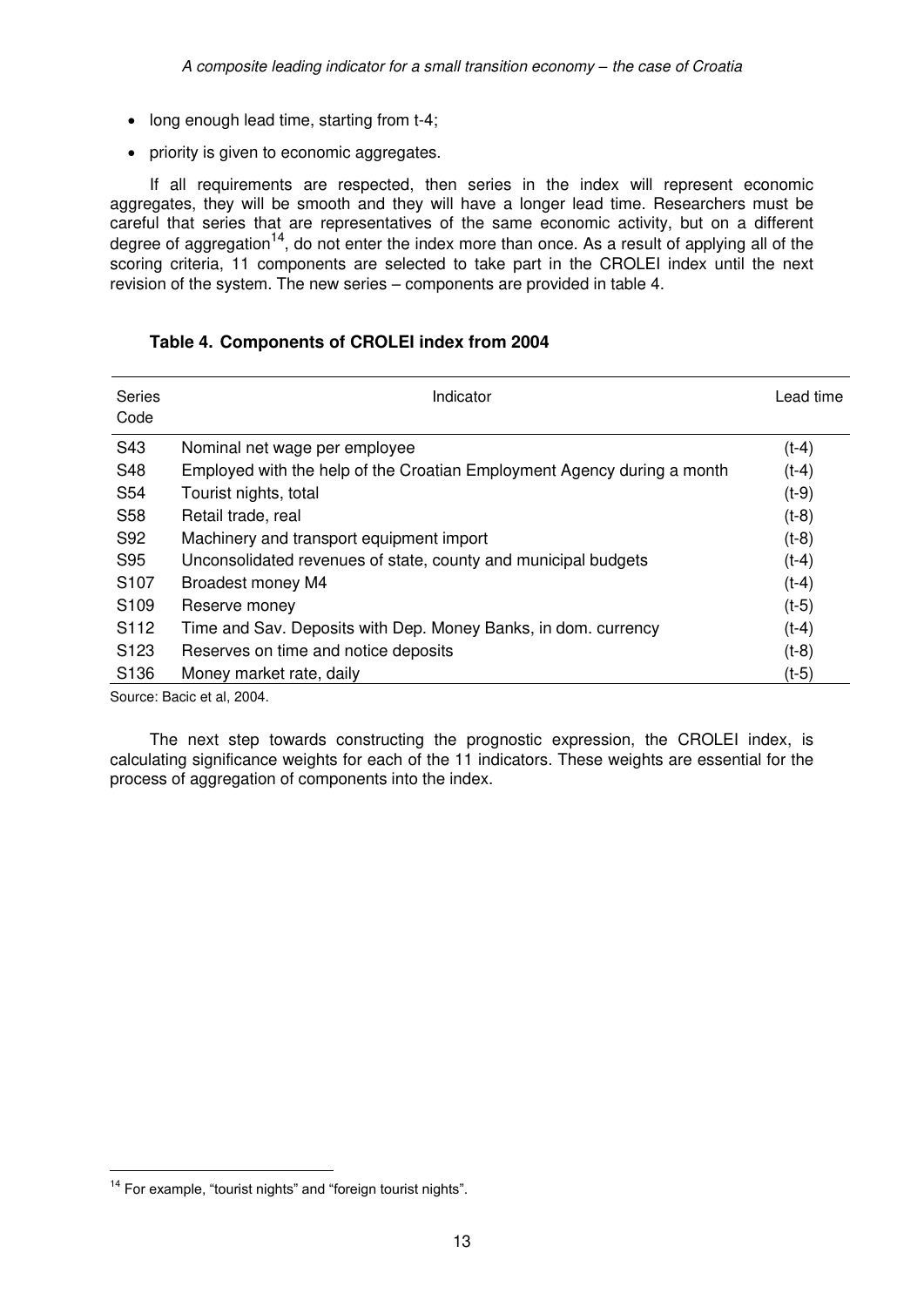| Series       | Lead time | Economic<br>significance<br>(20%) | Statistical<br>adequacy<br>(20%) | Smoothness<br>(20%) | Currency of the<br>statistics<br>(10%) | Economic<br>significance of<br>the link<br>(30%) | Total<br>score<br>(Si) | Weights<br>(W <sub>i</sub> ) |
|--------------|-----------|-----------------------------------|----------------------------------|---------------------|----------------------------------------|--------------------------------------------------|------------------------|------------------------------|
| S43          | $-4$      | 100                               | 95                               | 60                  | 60                                     | 100                                              | 87                     | 1,04                         |
| S48          | $-4$      | 100                               | 100                              | 40                  | 100                                    | 100                                              | 88                     | 1,05                         |
| S54          | -9        | 100                               | 100                              | 40                  | 60                                     | 100                                              | 84                     | 1,00                         |
| S58          | -8        | 100                               | 95                               | 60                  | 60                                     | 100                                              | 87                     | 1,04                         |
| S92          | -8        | 80                                | 85                               | $\pmb{0}$           | 60                                     | 90                                               | 66                     | 0,79                         |
| S95          | $-4$      | 100                               | 100                              | $\pmb{0}$           | 100                                    | 100                                              | 75                     | 0,89                         |
| S107         | $-4$      | 100                               | 100                              | 100                 | 60                                     | 30                                               | 75                     | 0,89                         |
| S109         | $-5$      | 100                               | 100                              | 80                  | 60                                     | 100                                              | 92                     | 1,07                         |
| S112         | $-4$      | 80                                | 100                              | 100                 | 60                                     | 100                                              | 92                     | 1,10                         |
| S123         | $-8$      | 80                                | 100                              | 80                  | 60                                     | 100                                              | 88                     | 1,05                         |
| S136         | $-5$      | 100                               | 100                              | 80                  | 60                                     | 100                                              | 92                     | 1,10                         |
| <b>TOTAL</b> |           |                                   |                                  |                     |                                        |                                                  | 926,0                  | 11,00                        |
| Average      | $-5,7*$   |                                   |                                  |                     |                                        |                                                  | 84,18                  |                              |

Source: Bacic et al, 2004

\* average lead time of the CROLEI index =  $\sum((t-m)<sub>i</sub>$ <sup>\*</sup>Wi)/k, where *m* is the number of months in the lead time, *i=1,2,...k* where *k* is the total number of series in the index (in our case k=10), and Wi is the weight of each indicator *i.*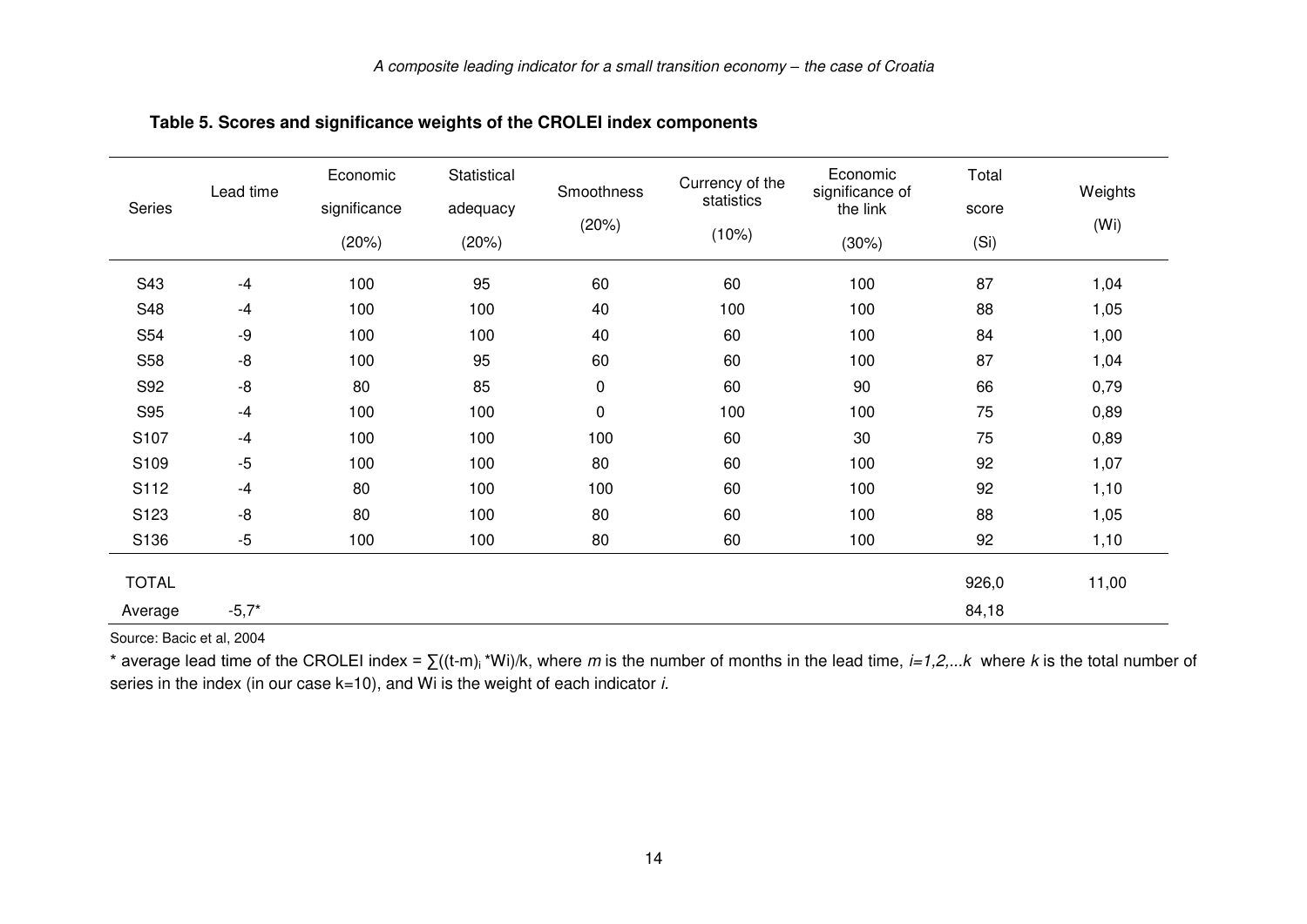The CROLEI index is constructed with the help of the standardized methodological framework developed in the NBER and BEA/US Department of Commerce. The calculation of the index is the only part that has not yet gone through significant changes. For years the weighting system has been used in its original form (Zarnowitz i Boschan, 1975; Gapinski, 1982; Shiskin, 1961). Prognostic index may be seen as a weighted average of individual indicators, and this definition only credits the method's simplicity of use. Although the index reflects the amplitude and the direction of each component, it also smoothes random oscillations of components. By being built of many components, the prognostic index minimizes the possibility of incorrect forecasts which may occur in the case a forecast based on a single-indicator.

#### **3.5. Computation of the prognostic index**

The final prognostic expression of the industrial activity movement is based on the computation of the CROLEI composite index. The index is computed by following the NBER/BEA instructions (BEA/USDC, 1977; Zarnowitz i Boschan, 1975; Gapinski, 1982; Shiskin, 1961) that consist of five methodological steps and those are:

- Computing symmetric (Shiskin's) percentage changes;
- Standardization of the amplitude;
- Weighting of the standardized changes;
- Standardization of  $R_t^{15}$
- Turning monthly changes into the index.

The prognostic expression may be seen as a weighted average of the chosen leads, and that definition only confirms the sheer simplicity of the described methodology. Although the composite index reflects the amplitude and the direction of changes in each component, it also has the ability to smooth their random oscillations. Due to this ability of the index, the possibility of giving wrong forecasts, which appears if only one indicator is used, is reduced.

In interpretation, a simple rule by Vaccara and Zarnowitz (1977) is followed: consecutive three falls/rises (first difference between current and the previous month) in the composite index value signals a recession/recovery of the total economic activity. The rule does help specify when the turn is really going to occur, and this was confirmed in the American example (Stekler, 1991). Stekler and Schepsman (1973) propose a 4 month fall (or rise) below/above the last lowest/highest point in the index to be considered as an interpretation criterion for turns. Nevertheless, it must be pointed out that the NBER method allows the index interpretation to be a matter of a researcher's subjective evaluation. The CROLEI index's lead time, calculated as an averaged lead time of all components as suggested by Zarnowitz and Boschan (1975), is used in the interpretation of monthly changes. An additional measure - the diffusion index complements the interpretation of the prognostic expression. It is expressed as the ratio of number of components that exert growth in the total number of the components. The ratio can fall into three possible ranges: a) within the  $0 - 50$  range in which case a recession lies head or a fall in the economic activity; b) within  $50 - 75$  range in which case a moderate growth in economic activity may be expected; and c) within 75 – 100 range in which an acceleration in the economic activity may be expected or an expansion. Again, the value of the diffusion index may

<sup>&</sup>lt;sup>15</sup> A series that reflects averaged movement of components.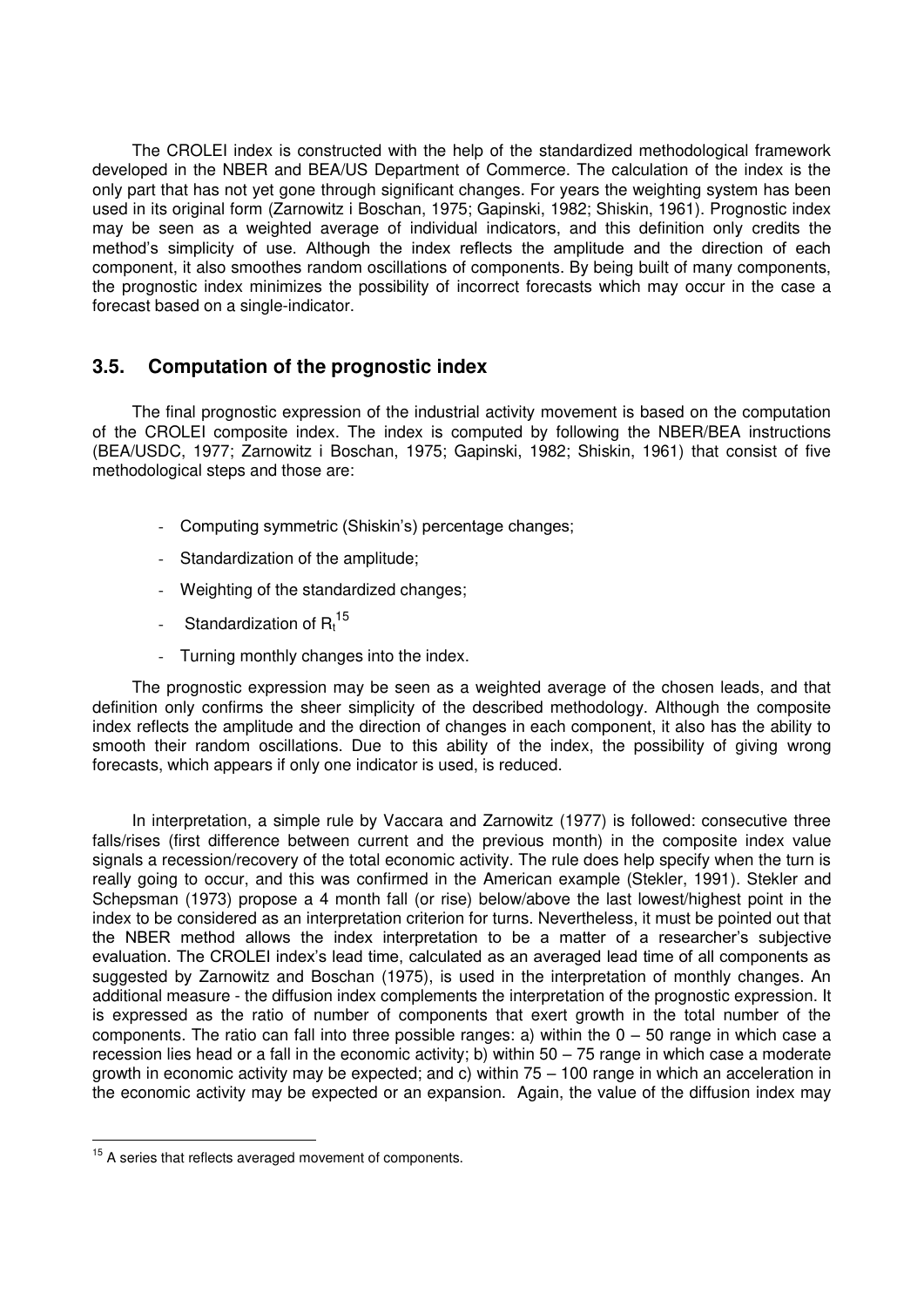be seen in the context of "3 consecutive months in the same range" in order to interpret the index with more certainty.

## **4. Conclusions drawn from the revision of the CROLEI index in**

The last revision of the prognostic system in 2004 has resulted in the selection of 11 components and in a new combination of indicators that conform to the cyclical pattern of the Croatian economy. The new CROLEI index from 2004 has confirmed validity of the method that has been used so far, as well as the right selection of indicators. The new index appears more versatile in the choice of indicators since it covers almost all of the most important sectors in an economy. Perhaps it can also be argued that because of this versatility of components, the system has also become more reliable. That is seen in the highest score of an indictor, amounting to 92 points. In the previous revision, the highest grade amounted to 90, whereas in the last revision, more series with higher grades than ever before appeared. Also, the CROLEI database has altered on two accounts; some series that were a part of the database have ceased to be released, and some new series have started to be released since 1995, which enabled us to include them in the scoring process. An example of a series that has shown to be an excellent indicator is "money market rate". For the first time, in 2004 the index contains five series from the real sector. Nonetheless, the "old" CROLEI index has not lost its credibility because of the introduction of the new CROLEI index. That is evident from figure 3, where the old and the new index's movement appear almost simultaneous i.e. their cyclical pattern is very similar. Also, the new index contains few series that were already a part of the old index.



**Figure 3. The CROLEI index '99 and the CROLEI index '04**

Source: Ahec-Sonje et al, 1999; Bacic et al., 2004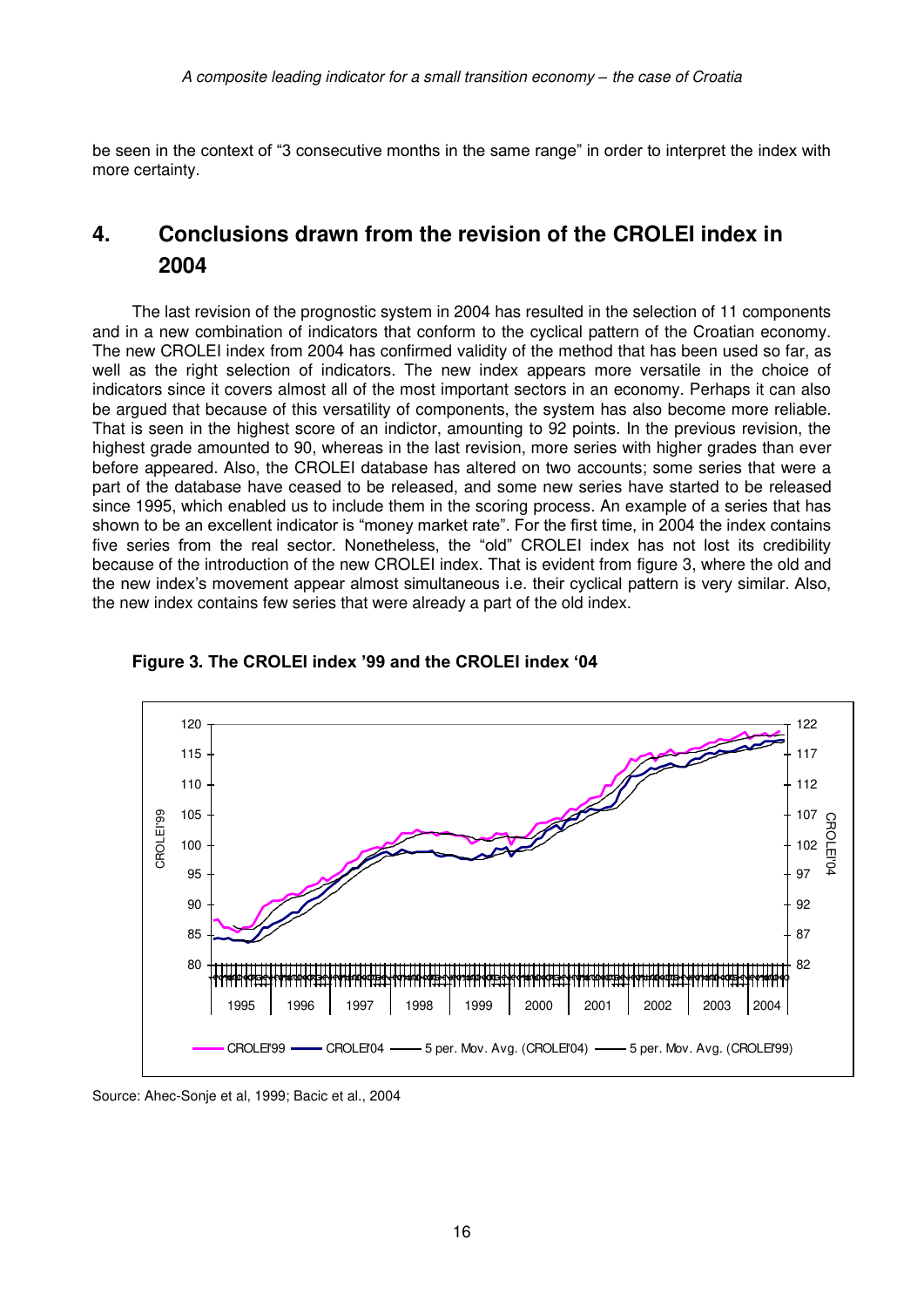Average lead time of the new CROLEI index is 5.7 months. Compared to the old index, the new lead time is shorter, which does not necessarily imply loss of prognostic strength or deterioration in the quality of the new index. Shortening of the lead time is a consequence of including more series with shorter lead time into the index. These series have, due to their high prognostic scores, contributed to the quality of the index.

Still, some issues remain to be solved and improved in the CROLEI prognostic system in the future. Our priority on the research agenda is to determine turns in a business cycle using a scientific method instead of subjective evaluation.

### **5. References**

Ahec-Sonje, A. et al. (1996), Leading indicators of the Croatian economy, The Institute of Economics, Zagreb (study).

Ahec-Sonje, A. et al. (1997), Revision of the CROLEI prognostic index, The Institute of Economics, Zagreb (study).

Ahec-Sonje, A. et al. (2000), Revision of the CROLEI prognostic index (1992-1999), The Institute of Economics, Zagreb (study).

Auerbach, A. J. (1982), The index of Leading indicators: "Measurement Without Theory" Thirty Years Later, The Review of Economics and Statistics, 64, pp. 589-595.

Bacic, K. et al. (2004), Improving the prognostic indicator of the Croatian economy, The Institute of Economics, Zagreb (study).

Cerovac, S. (2005), Novi kompozitni indikatori za hrvatsko gospodarstvo: prilog razvoju domaćeg sustava cikličkih indikatora, Istrazivanja HNB, I-16, [http://www.hnb.hr](http://www.hnb.hr/)

Charemza, W.W., D.F. Deadman (1992), New Directions in Econometric Practice: General to Specific Modelling, Cointegration and Vector Autoregression, Edward Elgar, Aldershot.

Gapinski, J. H. (1982), Macroeconomic Theory: Statistics, Dynamics, and Policy, McGraw-Hill, New York.

Jagric, T. (2001), Sistem vodilnih indikatorjev gospodarske aktivnosti za Slovenijo (SLOLEI), Prikazi in Analiz, IX/2, Banka Slovenije.

Jagric, T., D. Borsic and S. Strasek (2003), Leading indicators of aggregate activity of Slovenia, http://www.cerge-ei.cz/

Moore, G.H., J. Shiskin (1967), Indicators of Business Expansions and Contractions, NBER, New York.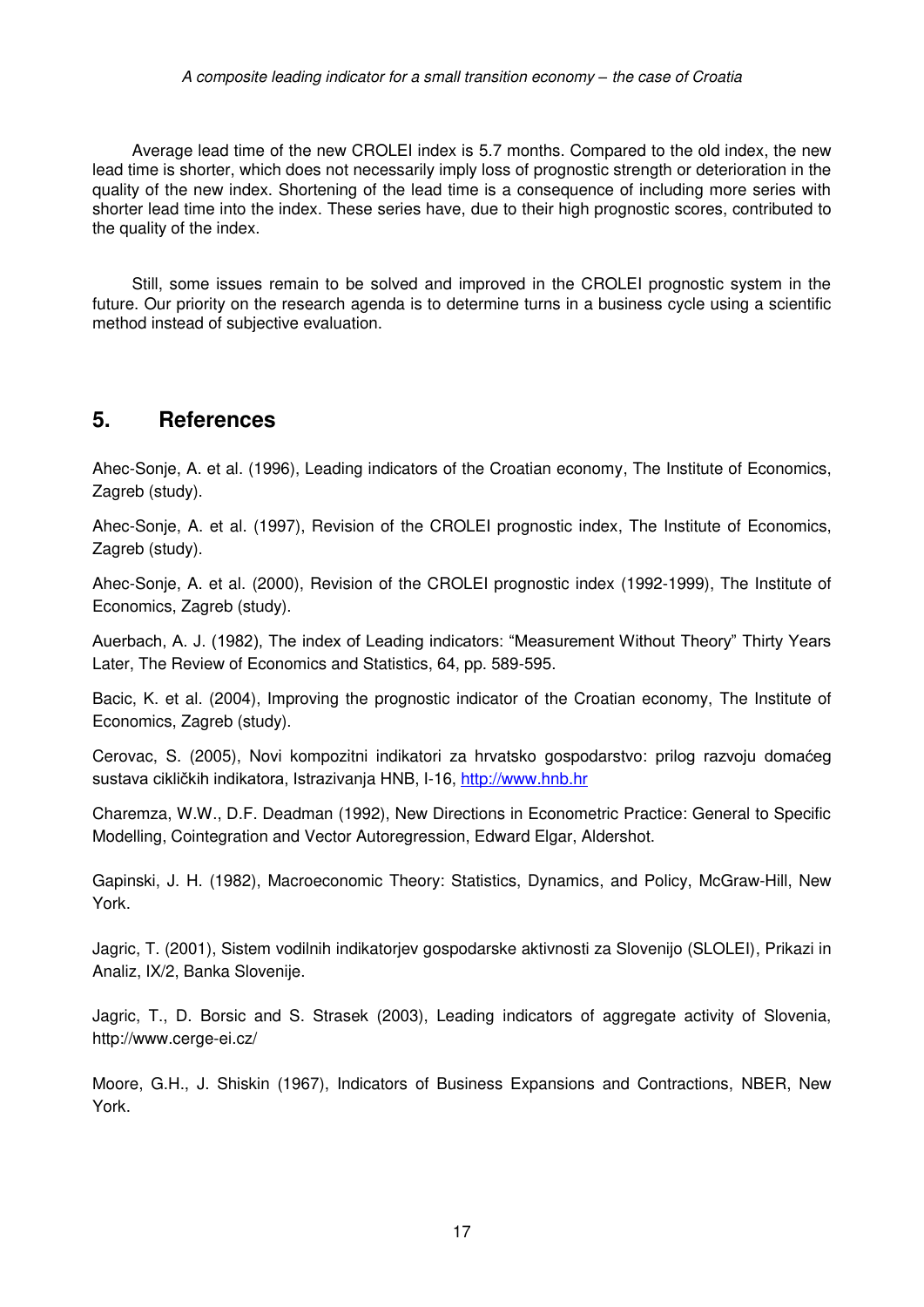Niemira, M.P., P. A. Klein (1994), Forecasting Financial and Economic Cycles, Wiley & Sons, New York.

Shiskin, J. (1961), Signals of Recession and Recovery: An Experiment with Monthly Reporting, NBER, New York.

Stekler, H.O. (1991), Turning Point Predictions, Errors and Forecasting Procedures in Lahiri, K., G. H. Moore: Leading Economic Indicators: New Approaches and Forecasting Records, Cambridge University Press, Cambridge, 169-181.

Stekler, H.O., M. Schepsman (1973), Forecasting with an Index of Leading Series, Journal of the American Statistical Association, 68, 342, pp. 291-296.

U.S Department of Commerce, Bureau of Economic Analysis (1977), Handbook of Cyclical Indicators, Government Printing Office, Washington, D.C.

Vaccara, B.N,. V. Zarnowitiz (1977), How good are the leading indicators?, Proceedings of the Business and Economic Statistics Section, American Statistical Association, Washington, D. C., 41- 50.

Zarnowitz, V., C. Boschan (1975), Cyclical Indicators: An Evaluation and New Leading Indexes, in U.S. Department of Commerce, BEA (1977), Handbook of Cyclical Indicators.

Zarnowitz, V. (1992), Business Cycles: Theory, History, Indicators, and Forecasting, The University of Chicago Press, za NBER, Chicago.

## **6. Appendix**

#### **Table 6. A wider list of indicators**

| Series<br>code  | Indicators                                                      | Lead time                    |
|-----------------|-----------------------------------------------------------------|------------------------------|
|                 |                                                                 |                              |
| S <sub>20</sub> | Publishing, printing and reproduction of recorded media         | $(t-5)$ $(t-6)$              |
| S24             | Manufacture of other non-metallic mineral products              | $(t-8)$ $(t-9)$              |
| S33             | Manufacture of other transport equipment                        | $(t-4)$ $(t-5)$              |
| S43             | Nominal net wage per employee                                   | $(t-4)$                      |
|                 | Employed with the help of the Croatian Employment Agency during |                              |
| S48             | a month                                                         | $(t-7)$ $(t-11)$             |
| S <sub>51</sub> | Users of the unemployment compensation                          | $(t-4)$ $(t-6)$ and $(t-11)$ |
| S54             | Tourist nights, total                                           | $(t-6)$ and $(t-8)$ $(t-9)$  |
| S <sub>55</sub> | Foreign tourist nights, total                                   | $(t-6)$                      |